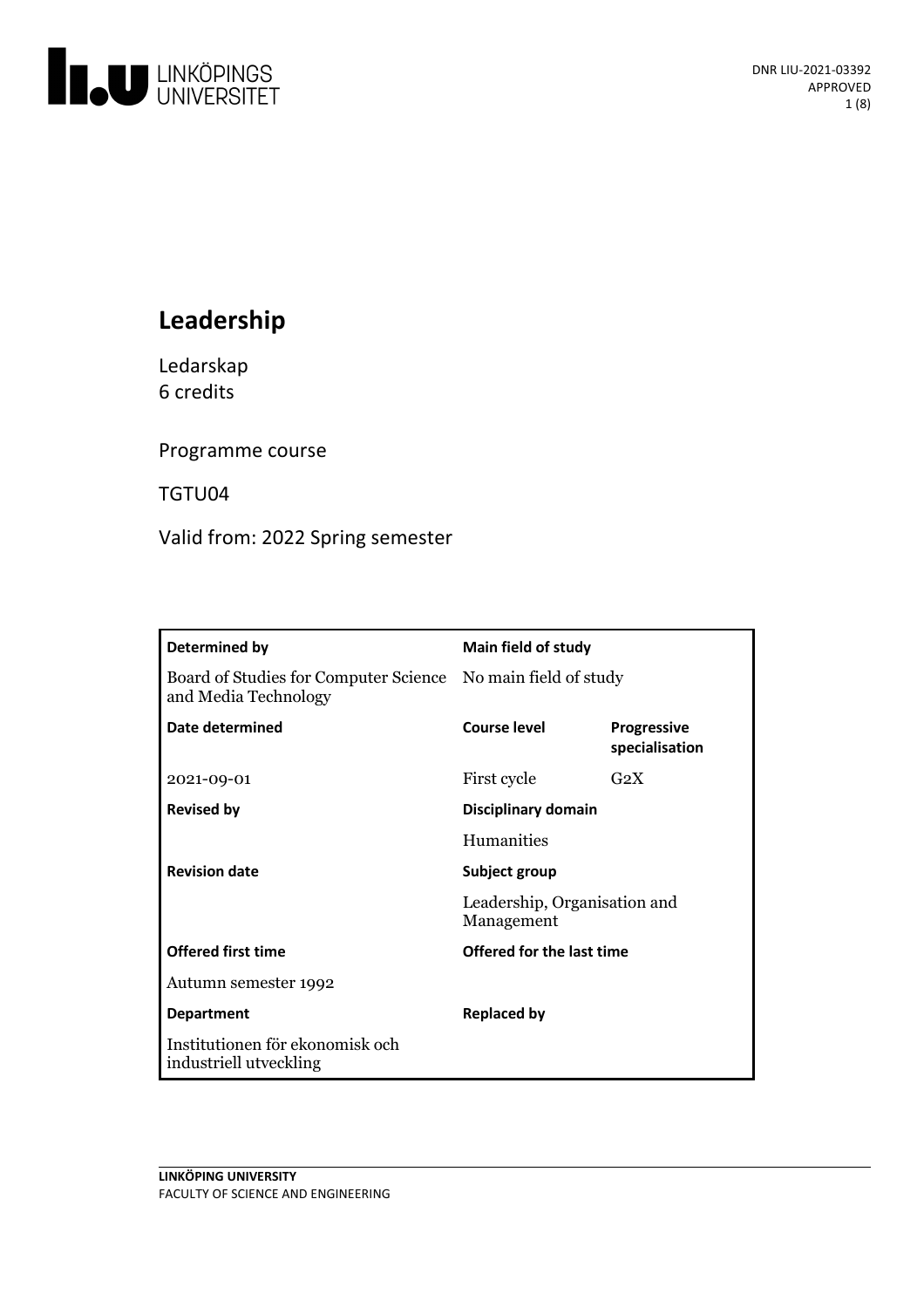## Course offered for

- Master of Science in Chemical Biology
- Master of Science in Engineering Biology
- Master of Science in Computer Science and Engineering
- Master of Science in Design and Product Development
- Master of Science in Energy Environment Management
- Master of Science in Computer Science and Software Engineering
- Master of Science in Mechanical Engineering
- Master of Science in Applied Physics and Electrical Engineering
- Master of Science in Applied Physics and Electrical Engineering International
- Master's Programme in Mathematics
- Master of Science in Biomedical Engineering

## **Prerequisites**

Two Years of studies in Science and Engineering or similar knowledge level

## Intended learning outcomes

After the course the student should be able to:

- describe, discuss and synthesize models and theories of leadership
- analyze and evaluate the leadership role in a changing, complex and global organizational context with particular emphasis on ethical problems in practical exercises and case studies
- apply knowledge of leadership and reflect on theories and models of leadership in practical situations and case studies

## Course content

The course is based on organizational and leadership theories of leadership,<br>organization, power and authority from a labor management perspective.<br>Emphasis will be placed on the relationship between leaders and led,<br>commu leadership and specifically in project management, change in stages and in crises. Supervisor's responsibility for the work environment, gender aspects of leadership and participation attention. At the seminars exercises and role playing are used, with subsequent discussion to illustrate leadership phenomena and processes in organizations and groups. Investigation tasks within the management and organizational areas are included, and will be reported both orally and in writing.

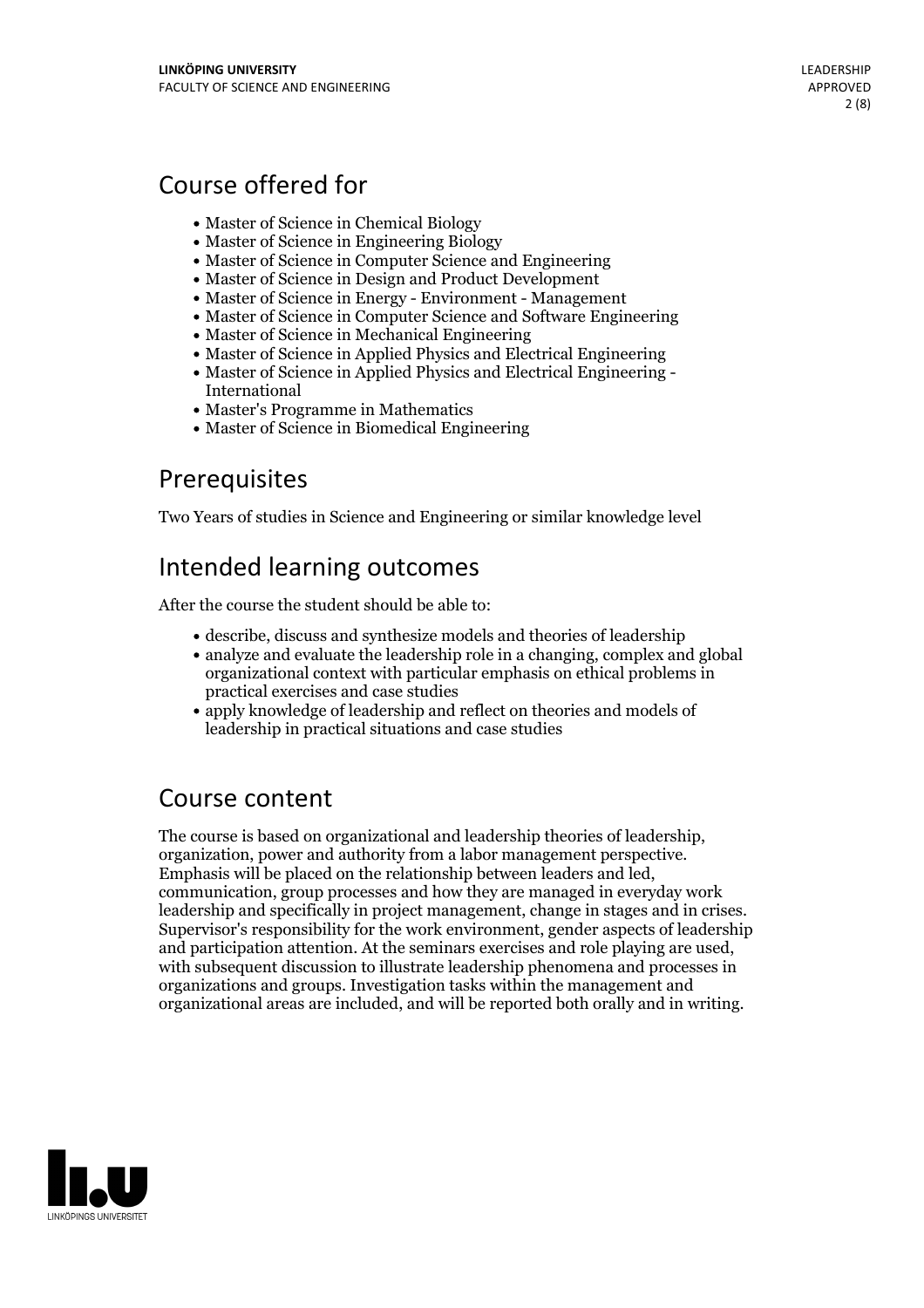## Teaching and working methods

The course is structured around lectures, seminars, practical exercises, report writing and an oral exam.

## Examination

| UPGA Oral and written presentation of assignment    | 2 credits U, G           |  |
|-----------------------------------------------------|--------------------------|--|
| MUN <sub>3</sub> Oral examination                   | 2.5 credits $U, 3, 4, 5$ |  |
| UPGB Individual plan and participation in exercises | $1.5$ credits U, G       |  |

The first aim is examined by the MUN3, the second aim is examined by UPGB and the third by UPGA.

## Grades

Alternative-grade scale, LiU, U, 3, 4, 5

## Other information

## **About teaching and examination language**

The teaching language is presented in the Overview tab for each course. The examination language relates to the teaching language as follows:

- If teaching language is "Swedish", the course as a whole could be given in Swedish, or partly in English. Examination language is Swedish, but parts
- of the examination can be in English. If teaching language is "English", the course as <sup>a</sup> whole is taught in English. Examination language is English. If teaching language is "Swedish/English", the course as <sup>a</sup> whole will be
- taught in English if students without prior knowledge of the Swedish language participate. Examination language is Swedish or English depending on teaching language.

### **Other**

The course is conducted in a manner where both men's and women's experience and knowledge are made visible and developed.

The planning and implementation of a course should correspond to the course syllabus. The course evaluation should therefore be conducted with the course syllabus as a starting point.

If special circumstances prevail, the vice-chancellor may in a special decision specify the preconditions for temporary deviations from this course syllabus, and delegate the right to take such decisions.

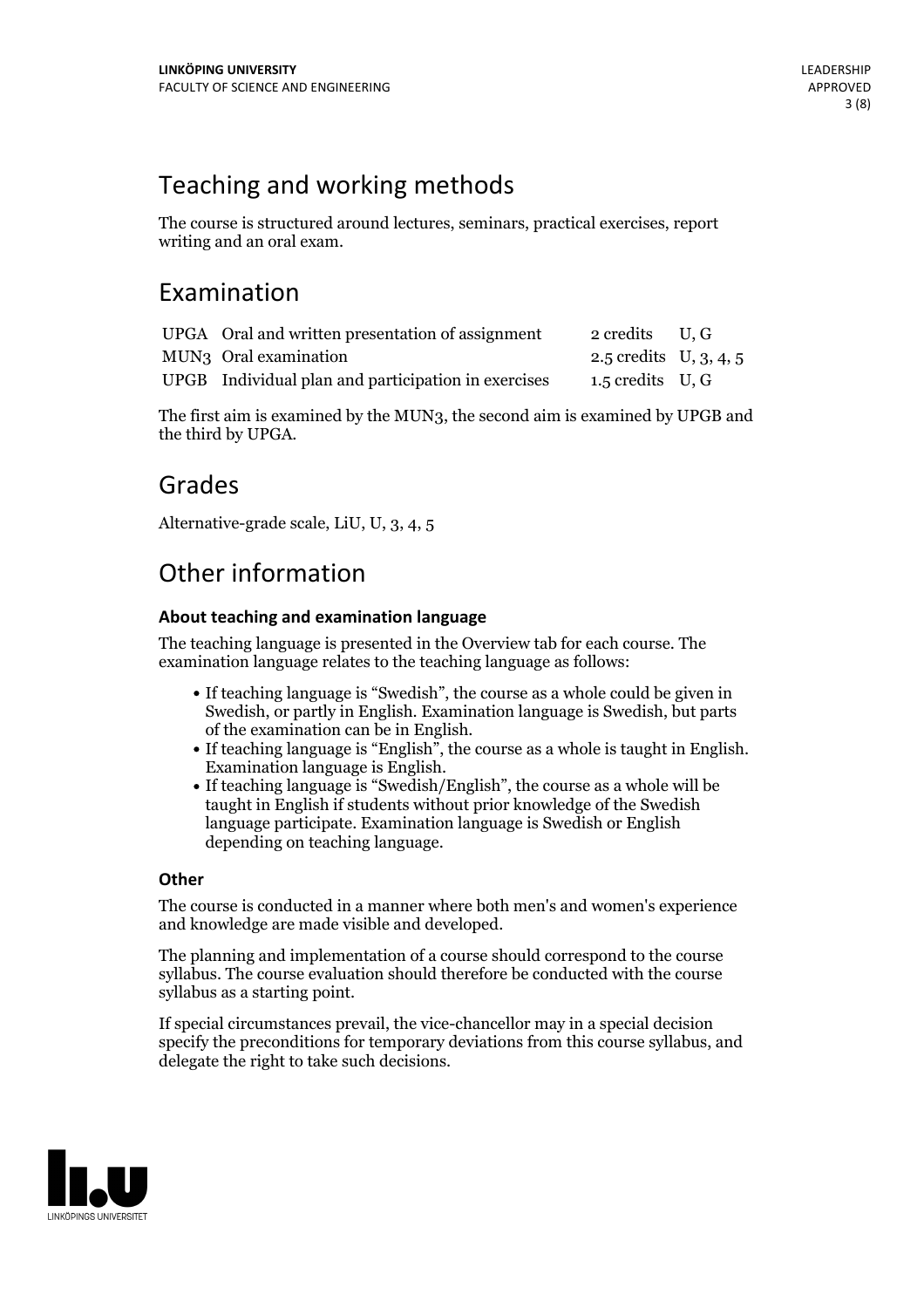## **Common rules**

### Course syllabus

A syllabus must be established for each course. The syllabus specifies the aim and contents of the course, and the prior knowledge that a student must have in order to be able to benefit from the course.

## Timetabling

Courses are timetabled after a decision has been made for this course concerning its assignment to a timetable module.

### Interruption in and deregistration from a course

The LiU decision, Guidelines concerning confirmation of participation in education (Dnr LiU-2020-02256), states that interruptions in study are to be recorded in Ladok. Thus, all students who do not participate in a course for which they have registered must record the interruption, such that the registration on the course can be removed. Deregistration from or interrupting a course is carried out using <sup>a</sup> web-based form: https://www.lith.liu.se/for- [studenter/kurskomplettering?l=en.](https://www.lith.liu.se/for-studenter/kurskomplettering?l=en)

## Cancelled courses and changes to the course syllabus

Courses with few participants (fewer than 10) may be cancelled or organised in a manner that differs from that stated in the course syllabus. The Dean is to deliberate and decide whether a course is to be cancelled or changed from the course syllabus.

## Guidelines relating to examinations and examiners

For details, see Guidelines for education and examination for first-cycle and second-cycle education at Linköping University, Dnr LiU-2020-04501 [\(http://styrdokument.liu.se/Regelsamling/VisaBeslut/917592\)](http://styrdokument.liu.se/Regelsamling/VisaBeslut/917592).

An examiner must be employed as a teacher at LiU according to the LiU Regulations for Appointments, Dnr LiU-2021-01204 [\(https://styrdokument.liu.se/Regelsamling/VisaBeslut/622784](https://styrdokument.liu.se/Regelsamling/VisaBeslut/622784)). For courses in second-cycle, the following teachers can be appointed as examiner: Professor (including Adjunct and Visiting Professor), Associate Professor (including Adjunct), Senior Lecturer (including Adjunct and Visiting Senior Lecturer), Research Fellow, or Postdoc. For courses in first-cycle, Assistant Lecturer (including Adjunct and Visiting Assistant Lecturer) can also be appointed as examiner in addition to those listed for second-cycle courses. In exceptional cases, a Part-time Lecturer can also be appointed as an examiner at both first- and second cycle, see Delegation of authority for the Board of Faculty of Science and Engineering.

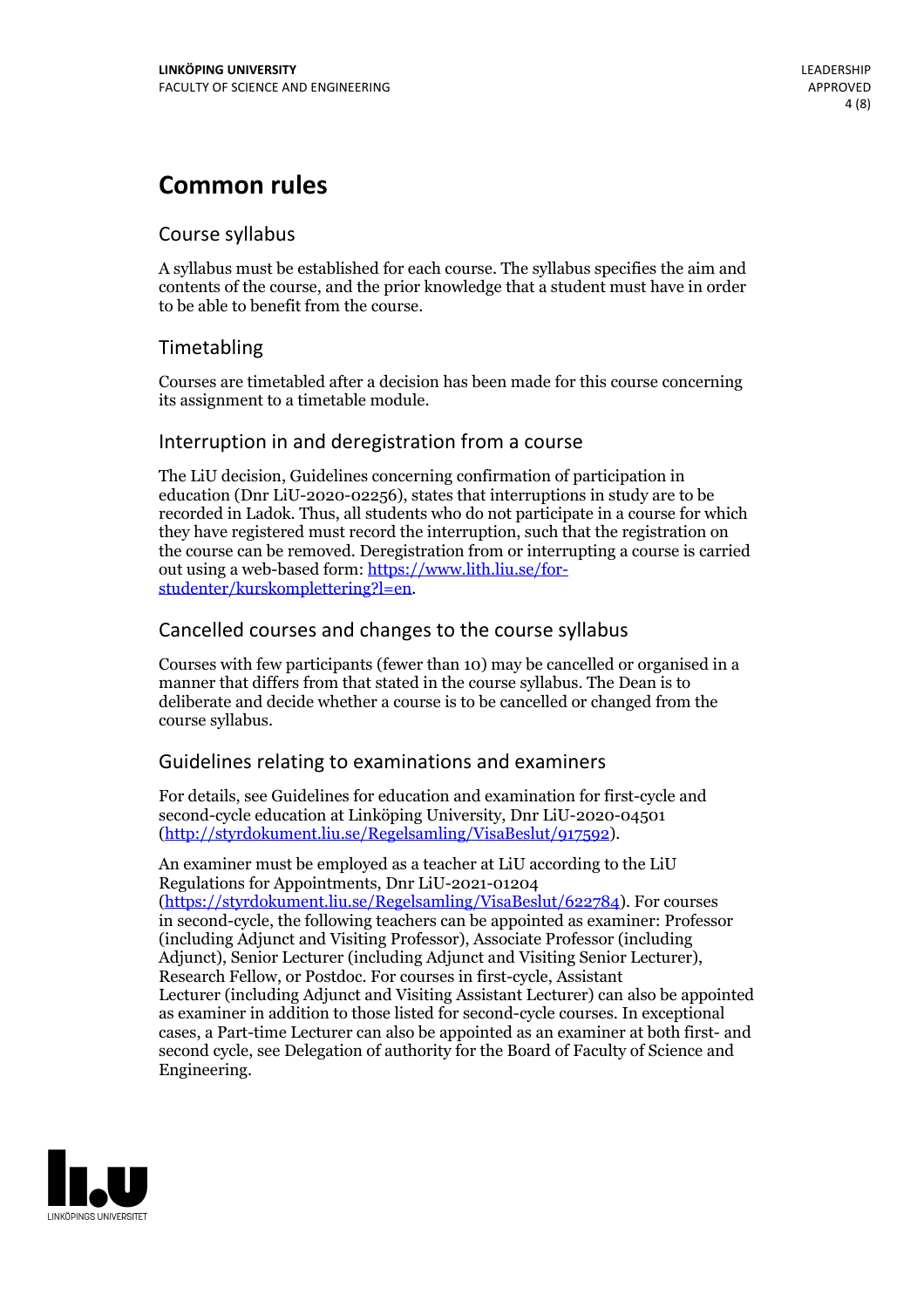## Forms of examination

#### **Principles for examination**

Written and oral examinations and digital and computer-based examinations are held at least three times a year: once immediately after the end of the course, once in August, and once (usually) in one of the re-examination periods. Examinations held at other times are to follow a decision of the faculty programme board.

Principles for examination scheduling for courses that follow the study periods:

- courses given in VT1 are examined for the first time in March, with re-examination in June and August
- courses given in VT2 are examined for the first time in May, with re-examination in August and October
- courses given in HT1 are examined for the first time in October, with re-examination in January and August
- courses given in HT2 are examined for the first time in January, with re-examination in March and in August.

The examination schedule is based on the structure of timetable modules, but there may be deviations from this, mainly in the case of courses that are studied and examined for several programmes and in lower grades (i.e. 1 and 2).

Examinations for courses that the faculty programme board has decided are to be held in alternate years are held three times during the school year in which the course is given according to the principles stated above.

Examinations for courses that are cancelled orrescheduled such that they are not given in one or several years are held three times during the year that immediately follows the course, with examination scheduling that corresponds to the scheduling that was in force before the course was cancelled or rescheduled.

When a course, or a written examination (TEN, DIT, DAT), is given for the last time, the regular examination and two re-examinations will be offered. Thereafter, examinations are phased out by offering three examinations during the following academic year at the same times as the examinations in any substitute course. If there is no substitute course, three examinations will be offered during re- examination periods during the following academic year. Other examination times are decided by the faculty programme board. In all cases above, the examination is also offered one more time during the academic year after the following, unless the faculty programme board decides otherwise. In total, 6 re-examinations are offered, of which 2 are regular re-examinations. In the examination registration system, the examinations given for the penultimate time and the last time are denoted.

If a course is given during several periods of the year (for programmes, or on different occasions for different programmes) the faculty programme board or boards determine together the scheduling and frequency of re-examination occasions.

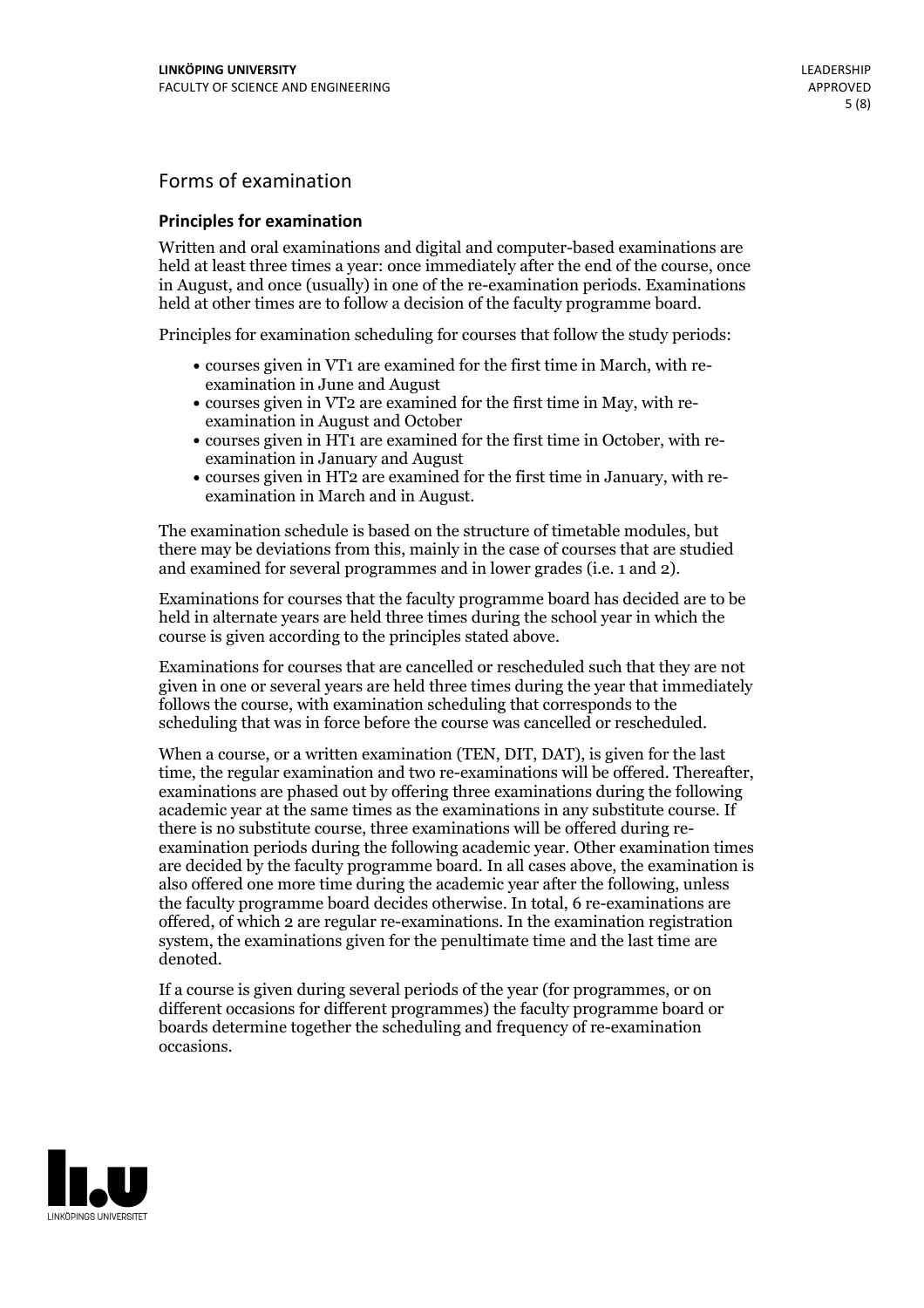### **Retakes of other forms of examination**

Regulations concerning retakes of other forms of examination than written examinations and digital and computer-based examinations are given in the LiU guidelines for examinations and examiners, [http://styrdokument.liu.se/Regelsamling/VisaBeslut/917592.](http://styrdokument.liu.se/Regelsamling/VisaBeslut/917592)

#### **Course closure**

For Decision on Routines for Administration of the Discontinuation of Educational Programs, Freestanding Courses and Courses in Programs, see DNR LiU-2021-04782. After a decision on closure and after the end of the discontinuation period, the students are referred to a replacement course (or similar) according to information in the course syllabus or programme syllabus. If a student has passed some part/parts of a closed program course but not all, and there is an at least partially replacing course, an assessment of crediting can be made. Any crediting of course components is made by the examiner.

### **Registration for examination**

In order to take an written, digital or computer-based examination, registration in advance is mandatory, see decision in the university's rule book [https://styrdokument.liu.se/Regelsamling/VisaBeslut/622682.](https://styrdokument.liu.se/Regelsamling/VisaBeslut/622682) An unregistered student can thus not be offered a place. The registration is done at the Student Portal or in the LiU-app during the registration period. The registration period opens 30 days before the date of the examination and closes 10 days before the date of the examination. Candidates are informed of the location of the examination by email, four days in advance.

### **Code of conduct for students during examinations**

Details are given in a decision in the university's rule book: <http://styrdokument.liu.se/Regelsamling/VisaBeslut/622682>.

#### **Retakes for higher grade**

Students at the Institute of Technology at LiU have the right to retake written examinations and digital and computer-based examinations in an attempt to achieve a higher grade. This is valid for all examination components with code "TEN", "DIT" and "DAT". The same right may not be exercised for other examination components, unless otherwise specified in the course syllabus.

A retake is not possible on courses that are included in an issued degree diploma.

#### **Grades**

The grades that are preferably to be used are Fail (U), Pass (3), Pass not without distinction  $(4)$  and Pass with distinction  $(5)$ .

- Grades U, 3, 4, 5 are to be awarded for courses that have written or digital examinations.<br>• Grades Fail (U) and Pass (G) may be awarded for courses with a large
- degree of practical components such as laboratory work, project work and

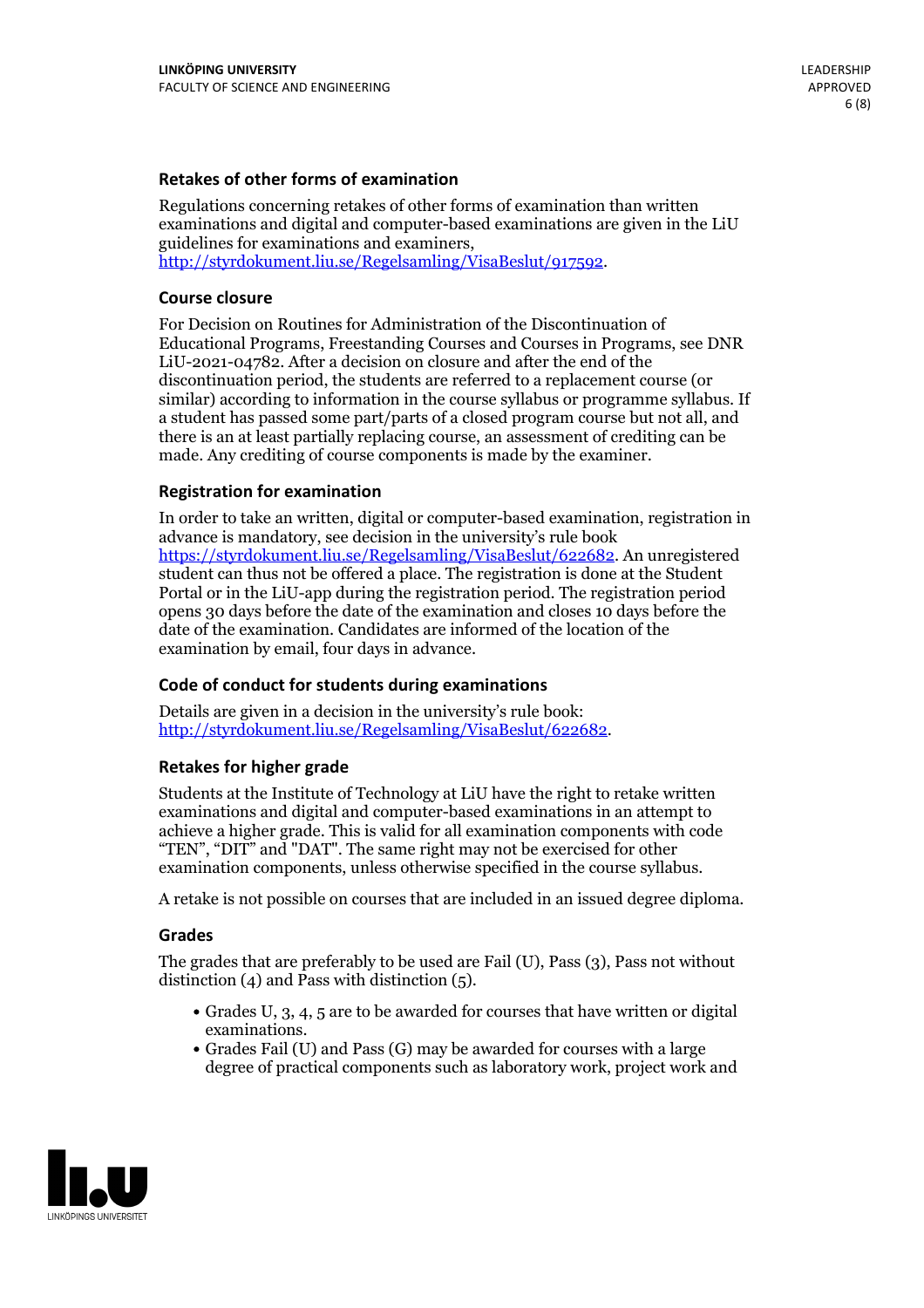group work.<br>• Grades Fail (U) and Pass (G) are to be used for degree projects and other independent work.

### **Examination components**

The following examination components and associated module codes are used at the Faculty of Science and Engineering:

- Grades U, 3, 4, 5 are to be awarded for written examinations (TEN) and
- digital examinations (DIT).<br>• Examination components for which the grades Fail (U) and Pass (G) may be awarded are laboratory work (LAB), project work (PRA), preparatory written examination (KTR), digital preparatory written examination (DIK), oral examination (MUN), computer-based examination (DAT), home
- assignment (HEM), and assignment (UPG).<br>• Students receive grades either Fail (U) or Pass (G) for other examination components in which the examination criteria are satisfied principally through active attendance such as tutorial group (BAS) or examination item
- (MOM).<br>• Grades Fail (U) and Pass (G) are to be used for the examination components Opposition (OPPO) and Attendance at thesis presentation (AUSK) (i.e. part of the degree project).

In general, the following applies:

- 
- Mandatory course components must be scored and given <sup>a</sup> module code. Examination components that are not scored, cannot be mandatory. Hence, it is voluntary to participate in these examinations, and the voluntariness must be clearly stated. Additionally, if there are any associated conditions to
- the examination component, these must be clearly stated as well.<br>• For courses with more than one examination component with grades U,3,4,5, it shall be clearly stated how the final grade is weighted.

For mandatory components, the following applies (in accordance with the LiU Guidelines for education and examination for first-cycle and second-cycle education at Linköping University,<br>[http://styrdokument.liu.se/Regelsamling/VisaBeslut/917592\)](http://styrdokument.liu.se/Regelsamling/VisaBeslut/917592):

If special circumstances prevail, and if it is possible with consideration of the nature of the compulsory component, the examiner may decide to replace the compulsory component with another equivalent component.

For possibilities to alternative forms of examinations, the following applies (in accordance with the LiU Guidelines for education and examination for first-cycle [http://styrdokument.liu.se/Regelsamling/VisaBeslut/917592\)](http://styrdokument.liu.se/Regelsamling/VisaBeslut/917592):

If the LiU coordinator for students with disabilities has granted a student the right to an adapted examination for a written examination in an examination hall, the student has the right to it.